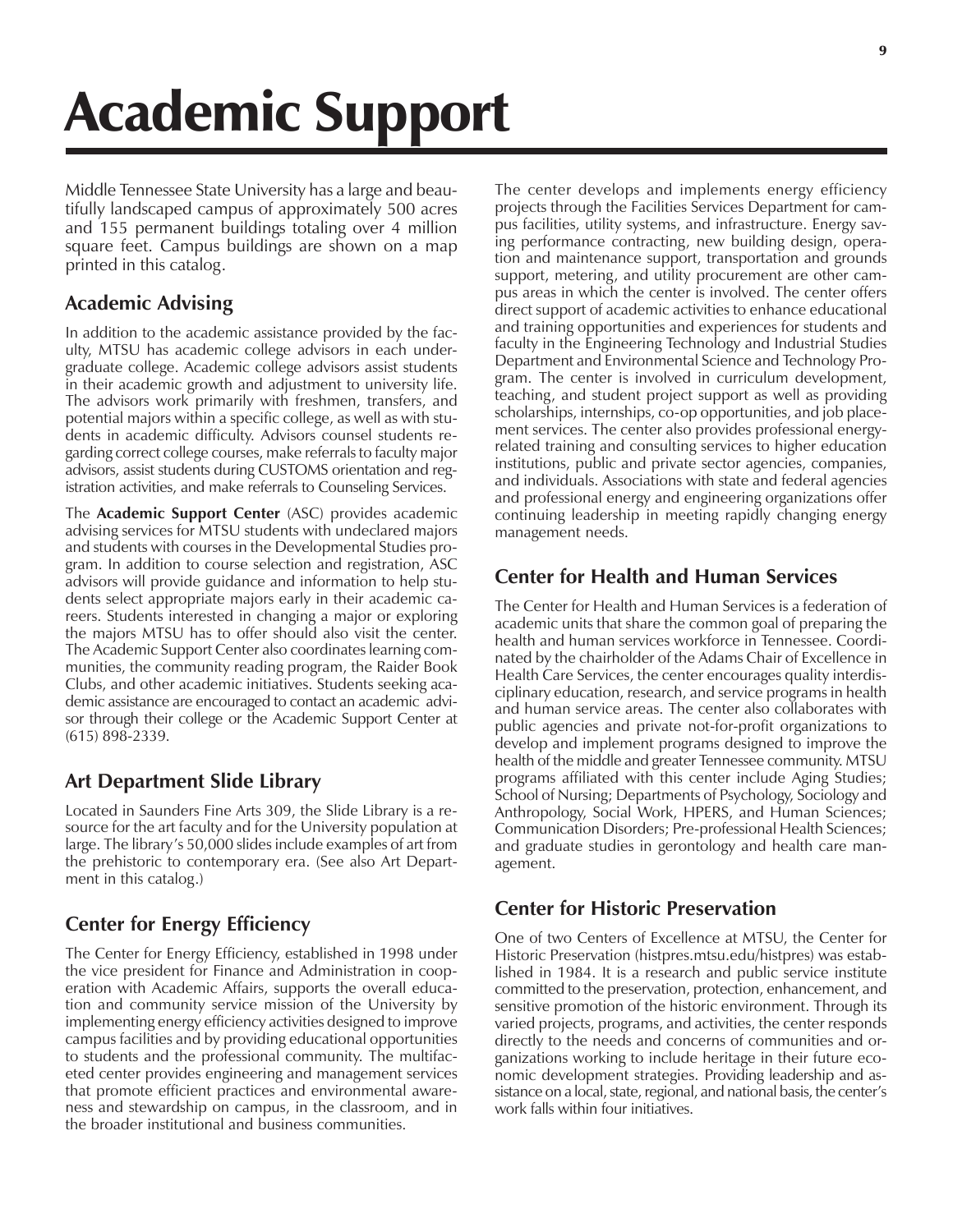**Rural preservation** recognizes the unique heritage, resources, and problems of rural areas and small towns. The overall goal is to create a heritage infrastructure for successful, longterm project development in small towns that have outstanding resources but lack the expertise to use heritage resources for cultural and economic improvement. National Register nominations for individual buildings, historic districts, and cemeteries are an ongoing priority of this initiative. The Tennessee Century Farm Program, established in 1985 in partnership with the Tennessee Department of Agriculture, is centered on program expansion, new publications, agritourism potential, and regional conservation planning for farms that have been in the same family for at least 100 years. The Rural African American Church Project, established in 1997 in partnership with African American heritage groups and the National Trust for Historic Preservation, is a continuing project that document's the state's historic black churches.

**Heritage education** addresses the use of local historic resources as teaching tools in the K-12 grades. The center works closely with school systems and community heritage organizations to guide and assist them in preservation and education projects. The Heritage Education Network (histpres.mtsu.edu/ then) is a national Web site for teachers sponsored in part by the National Center for Preservation Technology and Training. The center director also serves as the senior editor of the *Tennessee Historical Quarterly,* a valuable tool for high school and college teachers.

The **Tennessee Civil War National Heritage Area** (histpres.mtsu.edu/tncivwar) was created by Congress in 1996. The Heritage Area focuses on the preservation, interpretation, and heritage development of the multiple legacies



of the Civil War and Reconstruction era in Tennessee. The center is the only university unit in the nation to serve as the administrative head of a National Heritage Area, which are partnership units of the National Park Service. The Heritage Area provides technical services to institutions, agencies, and property owners across the state and develops funding partnerships with groups, governments, and institutions which work with the center to establish joint projects and programs of long-lasting benefit to the state and nation. As part of the Heritage Area effort, the center plays an active role in the Alliance of National Heritage Areas and directs the alliance's Heritage Development Institutes, which are professional training workshops held across the nation. The alliance provides support for graduate interns who participate in the workshop programs.

**Heritage Diversity** focuses on incorporating the stories and traditions of all Tennesseans into the history and preservation of the state. Identifying, documenting, and assisting in the interpretation of historic African American schools, cemeteries, farmsteads, and businesses and contributions to the arts are a part of this initiative. National Register documentation of Tennessee and Birmingham, Alabama, sites associated with the civil rights movement are continuing projects. Women in architecture and preservation as well as women involved in farming across the state address important issues. The center works with the National Park Service to document and develop preservation alternatives for National Register-eligible properties along the Trail of Tears in Tennessee. In cooperation with the MTSU Department of Sociology and Anthropology, the center has partnered with archaeology staff and students on projects associated with the sensitive interpretation of sites of prehistoric Native American habitation.

Graduate-level staff teach two historic preservation courses each year for the Department of History and direct a large number of theses. The center funds a limited number of graduate research assistantships and fellowships each year. Graduate and undergraduate students work at the center to assist staff on a variety of applied research and public service projects, gaining valuable interdisciplinary experience to supplement their in-class training. The center's technical library and facilities are visited by and serve students, interested individuals, and preservation professionals.

One recent project, *The Tennessee Encyclopedia of History and Culture* Online Edition, is a partnership among the center, the Tennessee Historical Society, and the University of Tennessee Press. Launched in 2003, the encyclopedia Web site provides a comprehensive reference for the state's history.

## **Center for Popular Music**

The Center for Popular Music (CPM) is an archive and research center devoted to the study of American popular music from the Colonial era to the present. It was established in 1985 as one of sixteen Centers of Excellence at universities in the Tennessee Board of Regents system. The center's mission is to promote research and scholarship in American popular music and to foster an appreciation of America's diverse musical culture. To carry out this mission, the CPM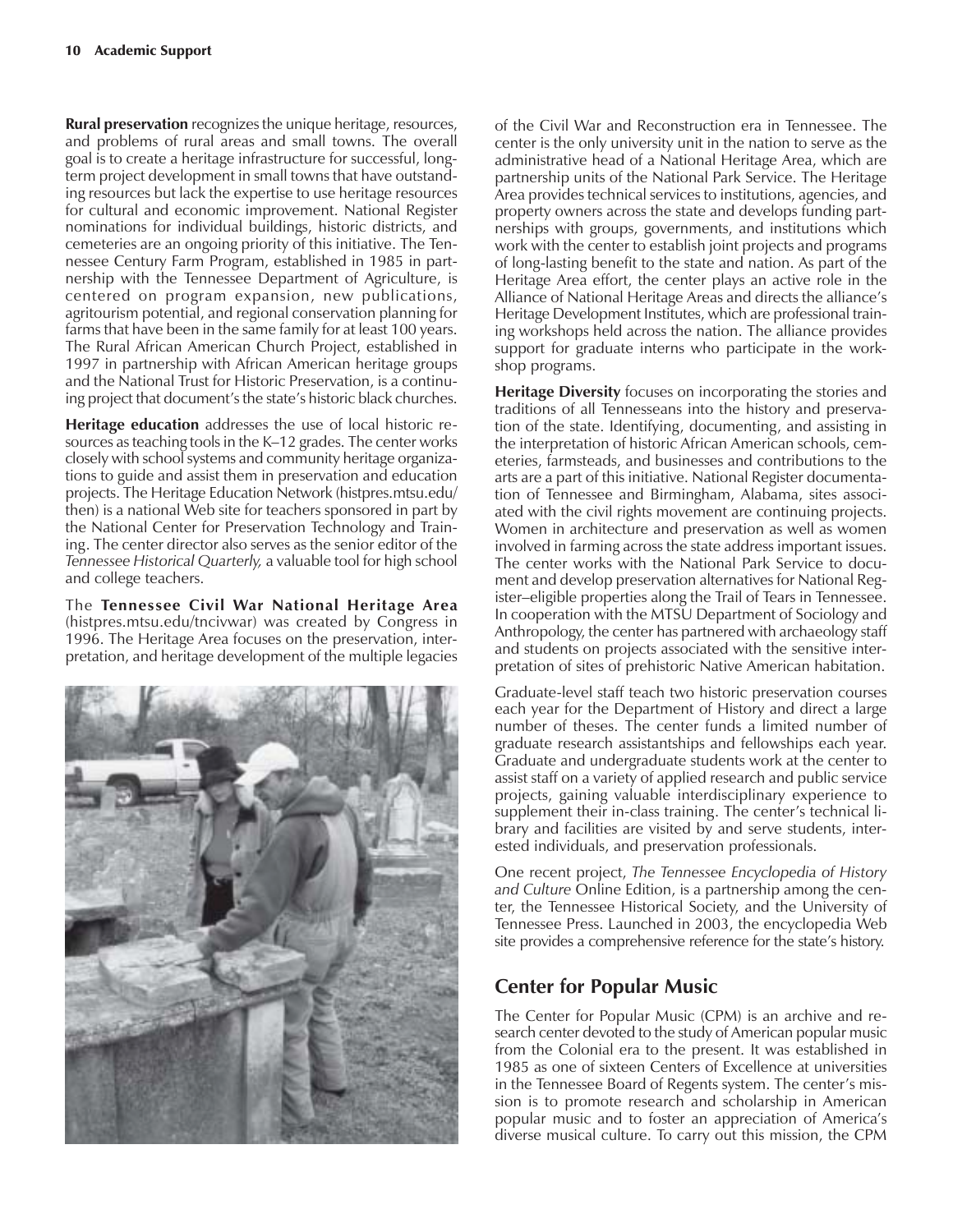maintains a large research library and archive; presents public programs that interpret various aspects of American vernacular music; engages in original research projects; and disseminates the results of research through publications in various media.

The CPM's library and archive is one of the largest and best popular music research collections in the country. Materials in the center's archive and library fall into three broad categories. First are extensive holdings of the various types of media in which music has been fixed and sold as a commodity. These include print materials such as sheet music, song books, song broadsides and songsters, and sound recordings in formats ranging from cylinders to compact discs. The center's sound archive is one of the largest in the country and consists of approximately 160,000 commercial sound recordings as well as many hours of unique unpublished recordings of music and interviews. The CPM's sheet music collection of approximately 65,000 items is the largest in the Southeast, and its library of gospel songbooks is one of the most extensive of any repository not associated with a religious organization. Second are various materials that are needed to study popular music in all its musical, cultural, historical, technological, and commercial contexts, including items such as photographs, posters, playbills, concert programs, trade catalogs, news clippings, and personal papers of musicians, songwriters, and business people. Third are books, periodicals, and other reference materials about popular music. The center has one of the largest and most comprehensive libraries of books and periodicals about popular music in the country.

Materials in the center's collection do not circulate but are available to anyone doing research on American popular music. The center's resources support undergraduate, graduate, and faculty research in a variety of disciplines and departments. In keeping with one of the aims of the Centers of Excellence program, the Center for Popular Music serves as a research resource for people far beyond the bounds of the University. Center staff members have fielded research queries from every state in the union and from foreign countries representing every continent except Antarctica. Authors, journalists, media producers, performers, and students writing dissertations have all made use of the center's archive and library.

The center's public programs include lectures, conferences, symposia, and concerts of contemporary and historical popular music.

## **Endowed Chairs**

Several academic programs are enriched through the establishment of Chairs dedicated to the support of a particular discipline. The chairholders may be full-time faculty members or may be individuals from the appropriate business or professional field who are on campus for special seminars or lecture series.

Two Chairs, funded by gifts to the University Foundation, are administered through the Economics and Finance Department, of which the chairholders are members. More information is available through that department. The Chairs are

#### **Martin Chair of Insurance Weatherford Chair of Finance**

MTSU houses nine **Chairs of Excellence**, established with a combination of private, University, and state funds. They are

**The Jennings A. Jones Chair in Free Enterprise** Jennings A. Jones College of Business **The Jennings and Rebecca Jones Chair in Urban and Regional Planning** Jennings A. Jones College of Business **The John Seigenthaler Chair in First Amendment Studies** College of Mass Communication **The Dr. Carl Adams Chair in Health Care Services** Interdisciplinary **The National HealthCare Chair in Nursing** School of Nursing **The Robert E. and Georgianna West Russell Chair in Manufacturing Excellence** Engineering Technology and Industrial Studies Department **The Katherine Davis Murfree Chair in Dyslexic Studies** Interdisciplinary **John C. Miller Chair in Equine Reproductive Physiology** School of Agribusiness and Agriscience **Mary E. Miller Chair in Equine Health** School of Agribusiness and Agriscience

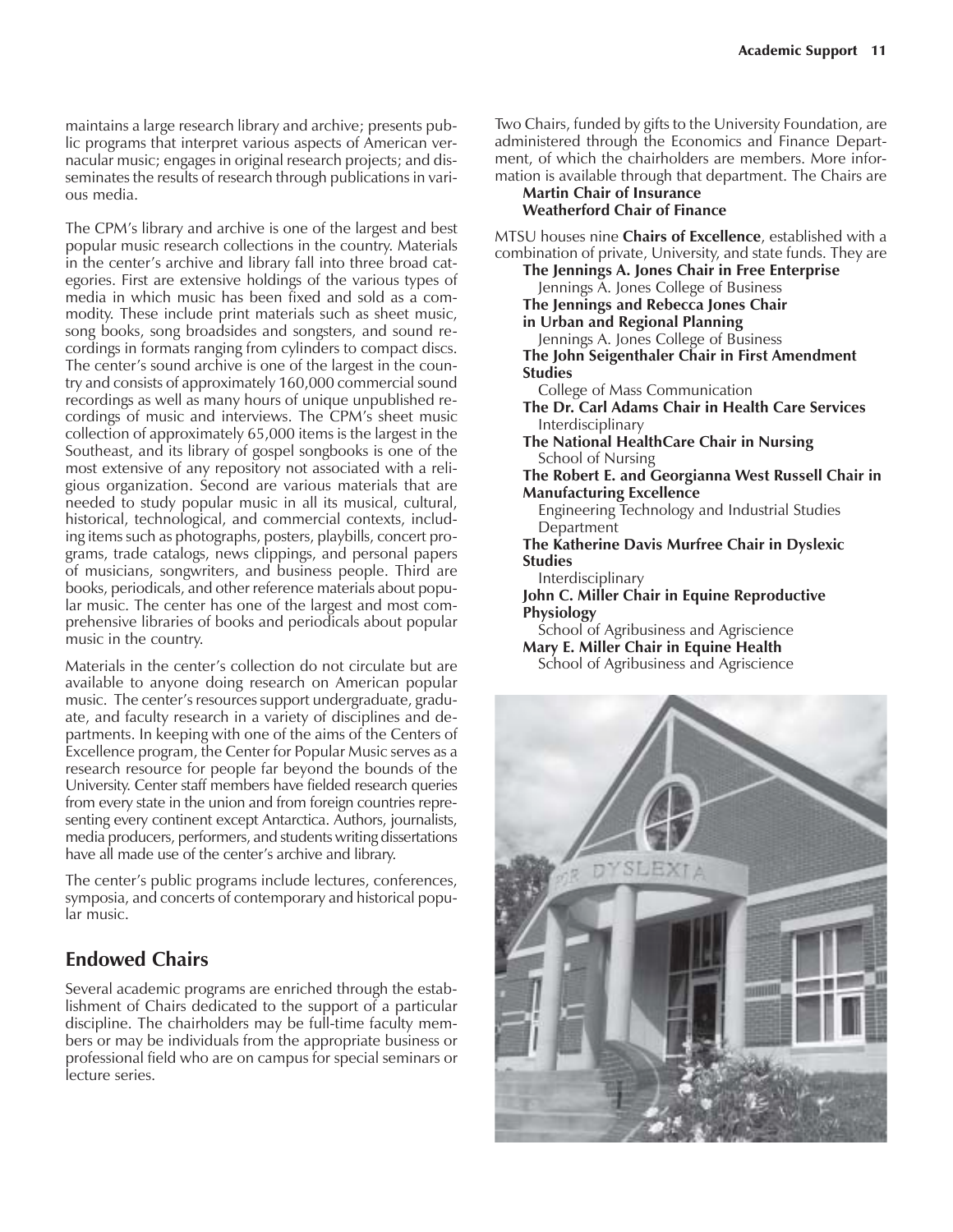

## **Albert Gore Sr. Research Center**

The Albert Gore Sr. Research Center preserves and makes available for research a variety of historical documents and photographs. Its collections focus on the history of politics and public policy and on Middle Tennessee State University and the region it serves. The Gore Center assists a variety of researchers, including undergraduates; graduate students; MTSU administrators, faculty, and other scholars; the media; and citizens of the local community. The center is named for Albert Gore Sr. (B.S., MTSU '32), whose papers from his Congressional career (1939–1970) form the largest and one of the most important collections in the repository.

# **Philip C. Howard Music Library**

Located within Instructional Media Resources in McWherter Learning Resources Center, Room 101, Howard Music Library houses audio and video recordings and equipment, musical scores, and reference materials. Anyone with a valid MTSU ID may borrow scores. Recordings circulate only to faculty and staff but may be used by anyone in-house. The Howard Music Library is part of the McLean School of Music. (See also McLean School of Music in this catalog.)

## **Information Technology**

The MTSU Information Technology Division (ITD) supports computing and information technology resources on cam-

pus. ITD manages the campus network and MTSU's primary academic and administrative computing systems; provides telecommunication services for the campus; promotes and supports instructional technology, including faculty consultation and training and maintenance support for all campus technology-based classrooms; provides technical support and training for the use of microcomputer hardware and software; provides a 24/7 help desk during the semester; supports MTSU's primary administrative applications including student information, human resources, PipelineMT, and the data warehouse; and administers the STA (Student Technology Assistant) program, the campus ID system, and the MTSU Web site.

Any MTSU student or faculty or staff member may have an account on the central server for accessing on-campus resources and state, regional, national, and international networks including the Internet. Students may activate their accounts at www.mtsu.edu/changepw, on any Internet-accessible computer. The account will be ready to use within 10 minutes. Faculty and staff accounts are created upon completion of an application. The application forms are available online at www.mtsu.edu/~itd/forms and at the Information Technology Division Office, Cope Administration Building, Room 3.

For more information, call the ITD help desk at 898-5345 or e-mail help@mtsu.edu.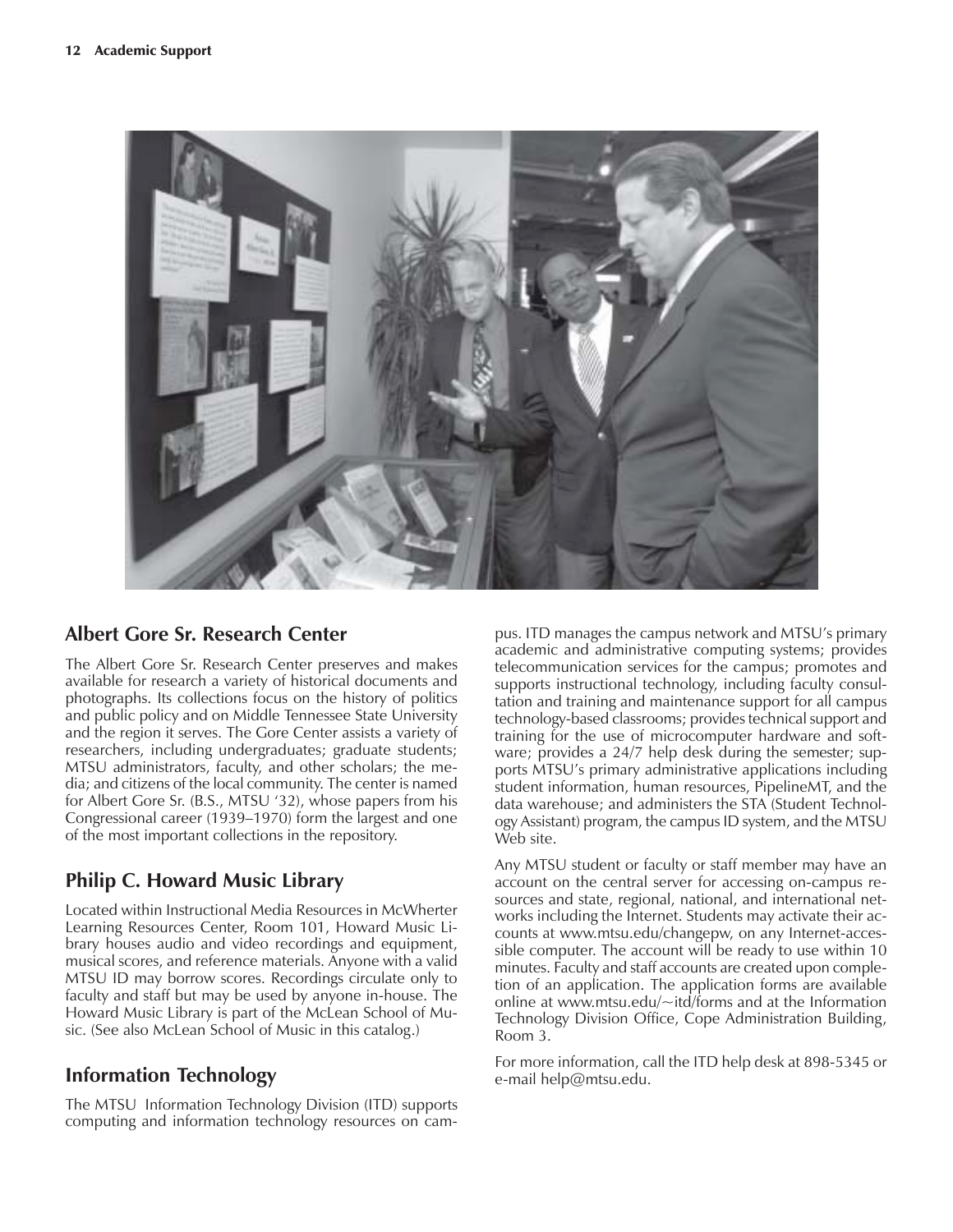## **Instructional Media Resources (Media Library)**

Instructional Media Resources (IMR), located in McWherter Learning Resources Center, Room 101, manages a large collection of videotapes, DVDs, laserdiscs, audio tapes, CDs, and CD-ROMs. It also features study rooms and carrels, an open computer lab with both Macintosh and Pentium computers, laser printers and scanners, and typewriters available for walk-in use by faculty and students. Faculty members may check out all materials, reserve IMR materials, and place their own multimedia resources on reserve in the Media Library for use by their students. Staff and students may view video materials in the Media Library and may check out audio materials.

## **The Instructional Technology Support Center**

The Instructional Technology Support Center (ITSC), in the McWherter Learning Resources Center, provides facilities, training, and support for the use of instructional technology by MTSU faculty, MTSU students, and K-12 teachers. The ITSC consists of several related units and facilities, including Audio/Visual Services, Instructional Media Resources, two computer labs, a graduate student multimedia development center, a twenty-first century classroom, and a satellite videoconferencing center.

Two PC computer labs and one PC/Macintosh computer lab are available in the ITSC for use by faculty and students. A description of the hardware and software in the computer labs and a monthly listing of open hours are posted on the ITSC Web page (www.mtsu.edu/~itsc). Graduate students can create multimedia projects or presentations at four multimedia development stations in the ITSC.

**Audio/Visual Services** maintains an inventory of audio/visual equipment for faculty check-out, repairs campus audio/ visual equipment, provides dubbing services, records off-air programming for classroom use, and supports satellite services. Audio/Visual Services also offers professional video production services for MTSU faculty and administrators, including studio production, remote production, post production, and satellite uplinks and downlinks.

#### **Instructional Media Resources (Media Library)** - See above.

The **Satellite Videoconferencing Center** offers quality educational programming to  $K-12$  schools by satellite to nine rural Tennessee counties and by cable television to viewers in Rutherford and two other middle Tennessee counties. The satellite facilities can be scheduled by units across campus for local, statewide, or national broadcast of special events and programs. Both digital and analog C-band transmission options are available.

### **Keathley University Center— James Union Building**

The Keathley University Center and James Union Building are service-oriented buildings for the use of the campus community. Services and facilities include

- a modern, self-service bookstore;
- a complete-service post office with individual mailboxes available;
- a mini-market with a variety of snacks;
- meeting rooms, ballroom, and auditorium for clubs, organizations, and campus-sponsored programs;
- diversified programs which include movies, musical groups, speakers, dances, and cultural events all planned and presented by student committees; and
- food services including the Keathley University Center Grill and James Union Building banquet and luncheon services.

## **Libraries and Archives**

Numerous library and archive resources are located on the MTSU campus. Copying of materials housed in these facilities is permitted only in compliance with federal copyright statutes and in accordance with departmental rules and regulations. Resources include Art Department Slide Library, Center for Popular Music, Gore Center, Howard Music Library, Instructional Media Resources, Walker Library, and Womenís Studies Library. Detailed information about each is in this section.

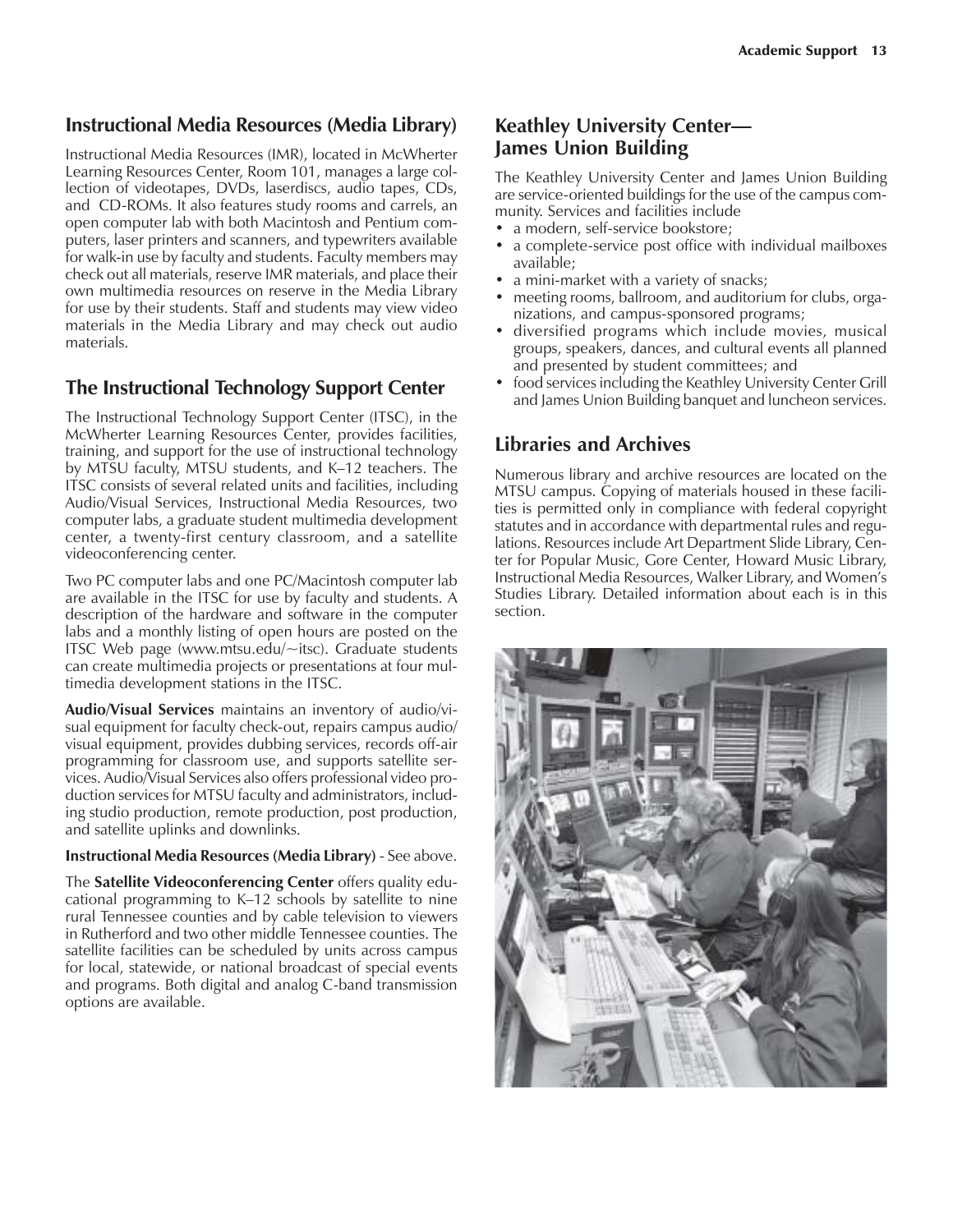## **McWherter Learning Resources Center**

The McWherter Learning Resources Center provides the opportunity for a different approach to learning. Completed in 1975, this unique 65,000 square-foot facility received national recognition for the award-winning design and is considered a model by other institutions throughout the region. The McWherter Learning Resources Center is the primary facility for teacher education programs and provides instructional technology support to faculty and programs at MTSU as well as area school districts.

In addition to the Instructional Technology Support Center, the support areas of Photographic Services and Publications and Graphics have the dual responsibility of producing materials for classroom use and for serving the entire University community's photography and publication needs. Also housed in the facility is the WMOT-FM Radio Station.

# **Murphy Center**

Charles M. Murphy Center is a multipurpose building for instruction, recreation, athletics, and convocations. This versatile structure provides facilities that enhance total health, physical education, recreation, and safety programs as well as house outstanding athletic and entertainment events. The complex includes the Monte Hale Basketball Arena, two auxiliary gymnasiums, four handball courts, classrooms, two dance studios, an indoor track, indoor tennis courts, men's and women's dressing rooms, and weight training equipment.

# **Parking and Transportation Services**

The Parking and Transportation Services Office issues parking permits and enforces parking regulations for the MTSU community.

All students (including part-time, full-time, graduate students, night students, etc.), administrators, faculty, and staff (whether full- or part-time) intending to park a vehicle on campus must obtain a permit through Parking and Transportation Services and place the permit on or in the vehicle being operated on campus. Each individual is responsible for violations received by any vehicle bearing his/her parking permit.

# **Public Safety**

The Department of Public Safety maintains 24-hour coverage with police patrol and communications operators and is responsible for the safety and protection of the MTSU community. Services provided include law enforcement, communication of emergency services, building security, escorts, and general assistance to students.

## **College and University Security Information Act**

Pursuant to the provisions of the "College and University Security Information Act," Public Chapter No. 317, enacted by the 1989 General Assembly, Middle Tennessee State University makes available crime rates and statistics as well as security policies and procedures to interested parties. Persons wishing to review or receive a copy of this information, may contact the Public Safety Department, Middle Tennessee State University, Murfreesboro, TN 37132, (615) 898-2424.

*Information to help avoid becoming a victim of crimes such as theft and sexual assault is available in the MTSU Student Handbook, the Fall and Spring Schedule Books, and the Public Safety Orientation calendar or online at http://police.mtsu.edu.*

# **Religious Opportunities**

The Philosophy Department offers courses for academic credit in religious studies. In addition, every MTSU student is encouraged to attend worship services of his/her choice. The University seeks neither to promote nor to exclude any creed. Campus ministries are located in facilities that border the campus; these include the Baptist Student Union, Christian Center, Wesley Foundation, Presbyterian Student Fellowship, and Catholic Student Center.

## **Community Standards and Expectations, Statement of**

Middle Tennessee State University is committed to the ideal of developing and nurturing a community of scholars. The choice to associate or affiliate with the MTSU community is freely made by students, staff, and faculty; nevertheless, it is assumed that each person who joins the community will accept and practice the following core values and expectations:

- 1. **Value of Honesty.** The notion of personal honesty and academic integrity is central to the existence of the MTSU community. Community members will not engage in cheating, plagiarism, or fabrications of any type. All members of the community will strive to achieve and maintain the highest standards of academic achievement.
- 2. **Respect for Diversity.** The MTSU community is composed of individuals representing different races, ethnicities, sexual orientations, and cultures. The community embraces and celebrates this diversity as a pillar of its strength.
- 3. **Commitment to the Community.** Citizens of the MTSU community will be good stewards of the University's resources and will not engage in conduct which damages or exploits the community.
- 4. **Freedom of Expression.** The MTSU community is a marketplace of ideas and opinions. Community members are encouraged to freely communicate their ideas and opinions concerning issues both within and outside the community.

# **Student-Athlete Enhancement Center**

MTSU's Student-Athlete Enhancement Center is the academic support program for over 400 student-athletes in 17 NCAA sports. Center personnel monitor the student-athlete's progress toward a degree and are committed to the academic growth of our student athletes.

Facilities for the Student-Athlete Enhancement Center are located at the football stadium and include administrative